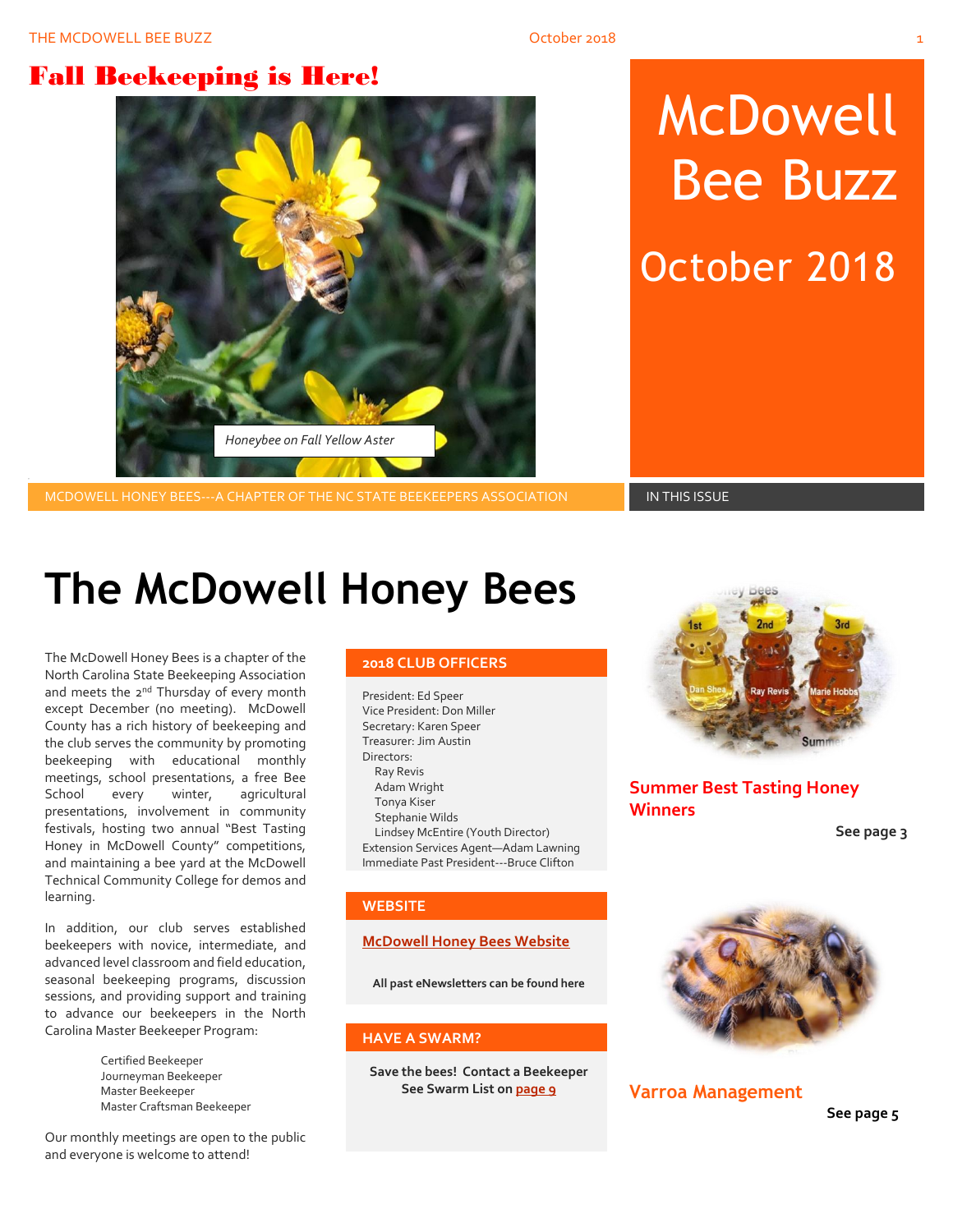## **Everyone Welcome!**

## **Join us at our next monthly meeting!**

**OCTOBER 11, 2018 MONTHLY MEETING**

**Thursday October 11 6:30 pm**

> McDowell Senior Center Next to YMCA 100 Spaulding Rd Marion, NC 28752





**May 10** Gear Day—Honey House **Jun 14** Spring Honey Tasting; Preparing Honey for Competition (Karen Speer) **Jul 12** Open Discussion

**2018 MONTHLY MEETING PROGRAMS**

**Aug 9** Pollination (Dr. Scott Pearson) **Sep 13** Summer Honey Tasting

**Oct 11** To Be Announced

**Nov 8** Potluck & Elections **Dec** No meeting

## **The 2018 Sourwood Flow is Over Hope yours was Great!**



Honeybee queen laying eggs Honeybee queen laying eggs<br>Sweet Betsy Farm Observation Hive 2015

## **October 11, 2018 Meeting Agenda**

6:30 pm Call to order Old Business New Business 7:15 pm Break/Refreshments 7:30 pm Program To Be Announced 8:25 pm Door Prizes/Announcements 8:30 pm Adjourn

Contact Ed Speer to Add AGENDA items [Ed@SweetBetsyFarm.com](mailto:Ed@SweetBetsyFarm.com) (828) 724-444

#### **Visit us on Facebook**

#### **170 Area Beekeepers are Online!**

The McDowell Honey Bees has a Facebook page! It's a great place to post your latest activities, keep intouch with fellow beekeepers, learn what's happening right now and communicate with your new friends. **[The McDowell Honey Bees](https://www.facebook.com/groups/MHBee/)**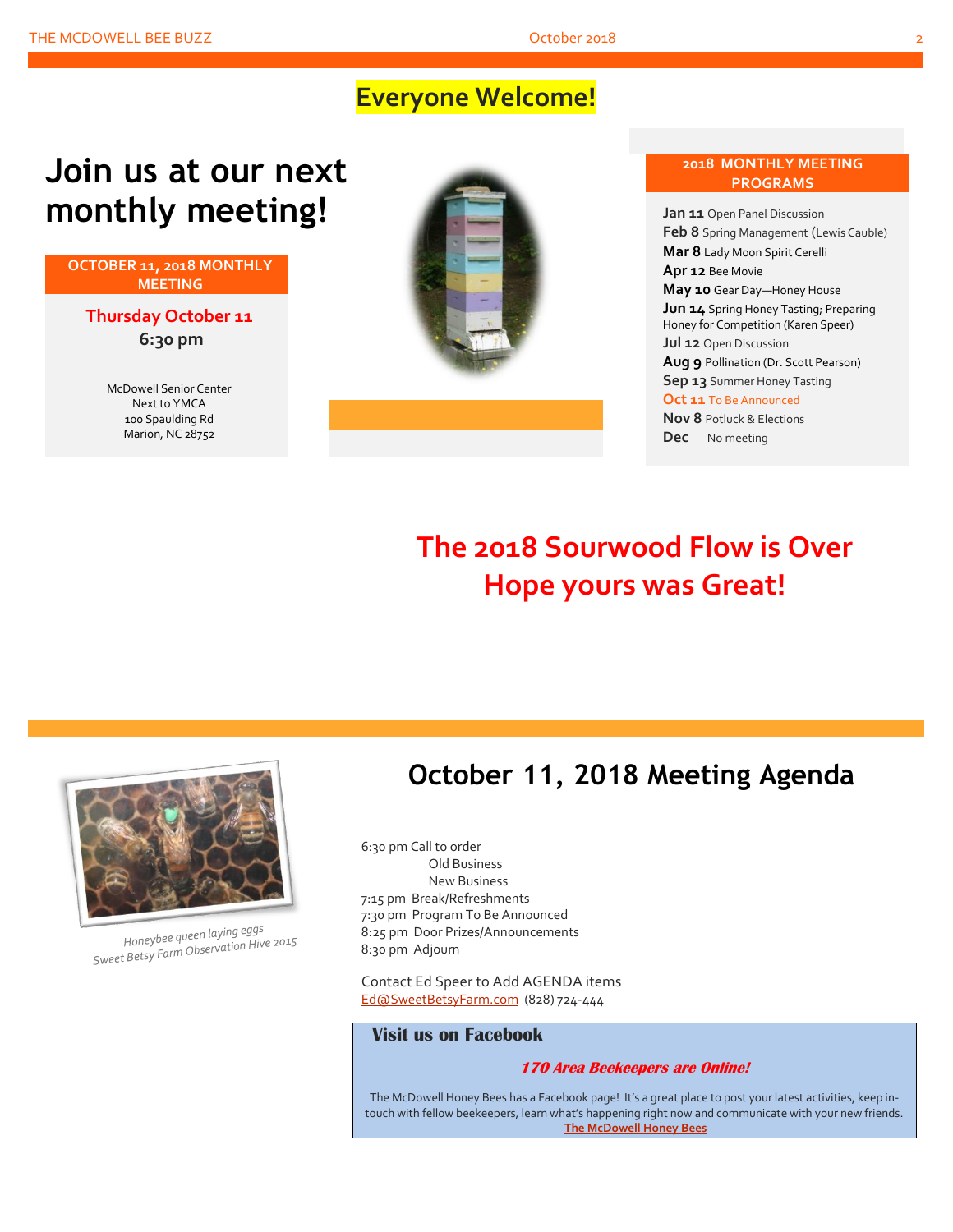

### McDowell Honeybee Club's

11<sup>th</sup> Best Tasting Honey Contest (see page 11 for past winners)

1st Place --- Dan Shea

## Sep 13, 2018



 **Congratulations to the winners!**

2nd Place --- Ray & Mickey Revis (Southern Buzz-N-Honey)

3rd Place --- Mike & Marie Hobbs (Wisteria Farm)

Pollen analyses of these honeys are being conducted by Dr. Vaughn Bryant of Texas A&M University—results still pending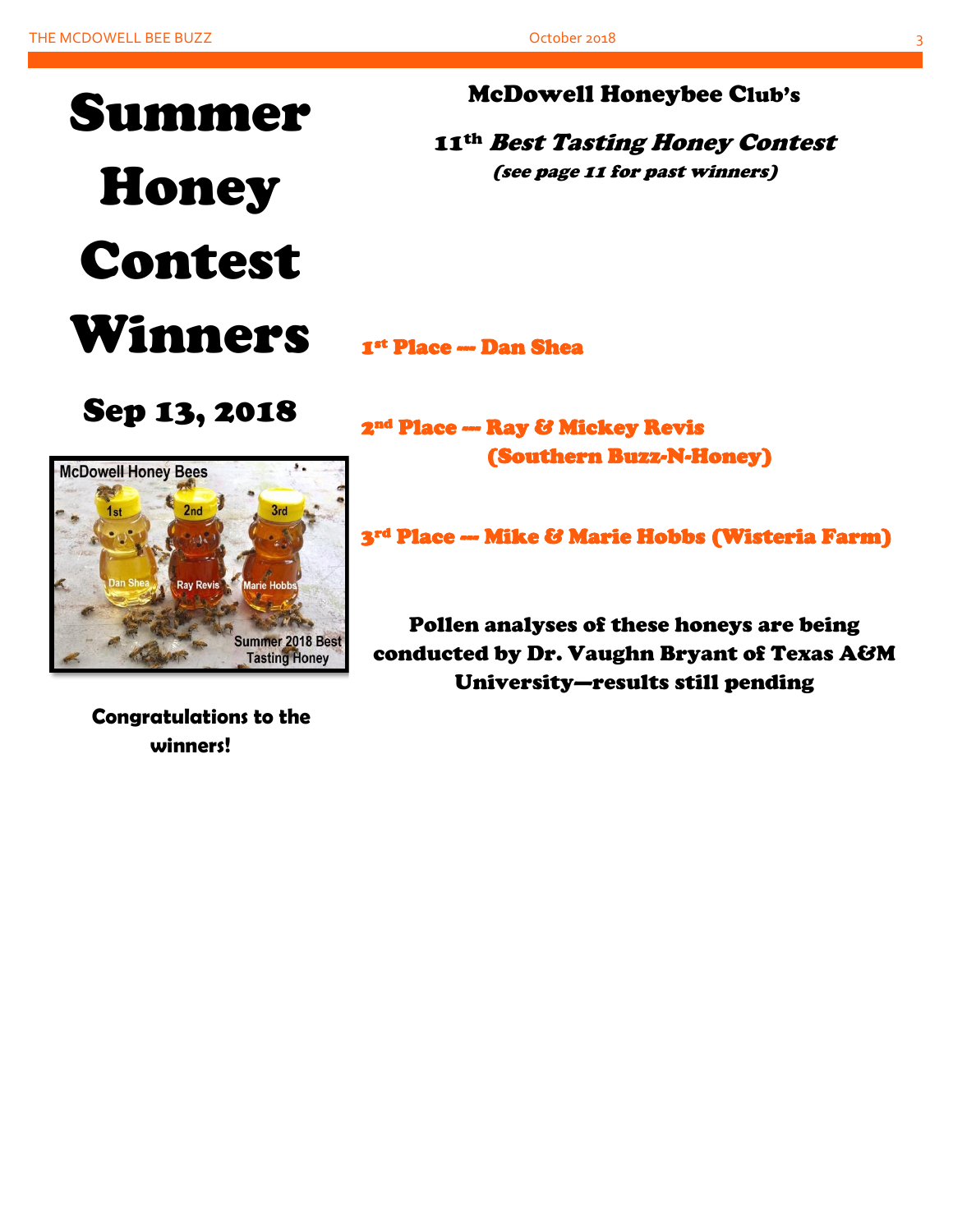#### **EXECUTIVE COMMITTEE MEETING**

**November 6, 2018 6:30 pm Sweet Betsy Farm 3947 Mudcut Rd Marion, NC**

**US 221, 4 mi south of I-40 (exit 85) Left turn onto Mudcut Road First driveway on left**

#### **MCDOWELL COUNTY NCSBA MASTER BEEKEEPERS**

**Ray Revis Wayne Holland Karen Speer**

#### **MCDOWELL HONEYBEE MENTORS**

**Charles Myers---Nebo cjmyers1952@gmail.com Wayne Holland---Glenwood 828-659-4161 Ed Speer---Glenwood 828-724-4444 Karen Speer---Glenwood 828-925-4444 Bruce Clifton---Greenlee 828-925-0646 Don Miller---Old Fort 828-668-0154 Merrill Davis---Old Fort 828-668-3153 James Lunsford---Old Fort 828-668-9112 Charles Revis---Marion 828-925-1430 Ray Revis---Marion 828-460-3247 Lonnie/Barb Bewernitz--Old Fort 828-280-3784**

Are you a beginning beekeeper who needs help? Contact a mentor near you.

**100th Anniversary Cookbook!**

## *A Taste of Honey*

## *Celebrating our Centennial*

### *1917-2017*

### **North Carolina State Beekeepers Association, Inc.**



*The NCSBA 300-recipe 100th anniversary cookbook is only available from this onetime special offer. Our club purchased 20 copies at the 2017 NCSBA summer meeting and they will be available for individual purchase (\$25 each) at our monthly meeting while supplies last. The recipes include many winning recipes from past NCSBA Spring and Summer Conference competitions. Don't miss this special one-of-a-kind chance to acquire what is certainly to become a much-soughtafter collector's item. The cookbooks are not available from any other source.*

> **Cookbooks will be available for purchase at the next meeting**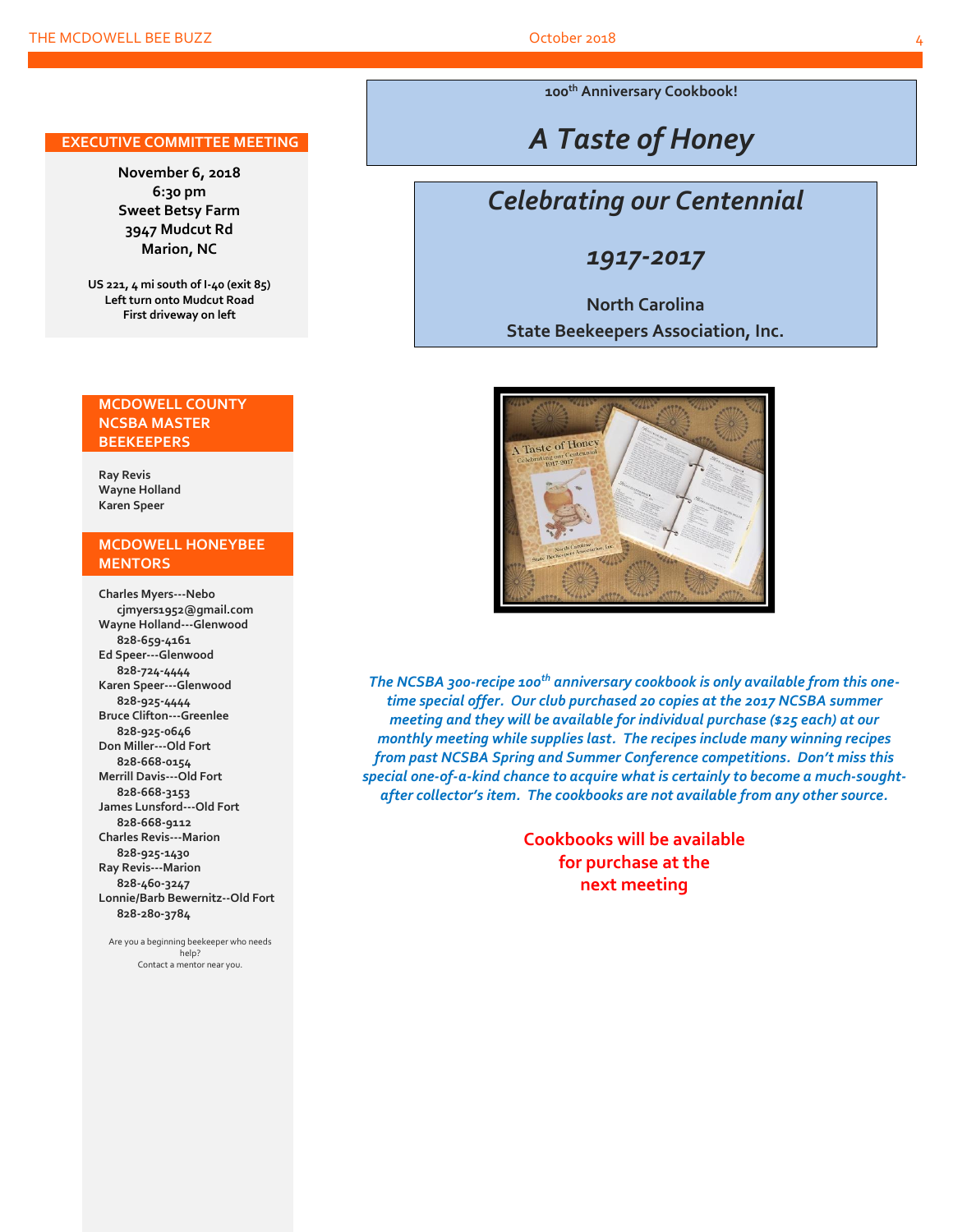#### THE MCDOWELL BEE BUZZ **October 2018** 5 October 2018

## Varroa Management

#### *Mites, Mites, Mites Everywhere! Oh my! What's a beekeeper to do?*

Beekeepers' biggest challenge today is the Varroa mite (*Varroa destructor*), which first arrived in the US in 1987 and has been causing widespread chaos ever since. Over the last 30 years, innumerable research studies and beekeeping practices have generated a vast array of management options for the beekeeper. The purpose of this page is to provide a simple, yet complete, summary of these options.

Beekeepers tend to fall into one or two management styles and follow either use of chemical miticide treatments or chemical/treatment-free beekeeping. Whichever path you follow, a combination of management practices is often useful. If interested in any of the options listed here, educate yourself further with additional Internet and published reference research. But bee-forewarned: evidence-based advice is often difficult to distinguish from anecdotal-based advice; however, the wise beekeeper should only follow established evidencebased opinions.



**Adult Varroa mite on adult honeybee**

#### **Recommended References**

*Tools for Varroa Management—A guide to effective varroa sampling & control*; Honey Bee Health Coalition, 2015 (revised 2015)—a must read resource! *[www.honeybeehealthcoalition.org](http://www.honeybeehealthcoalition.org/)*

*I.M.N. System of Queen Rearing*; Mel Disselkoen, 1988 (revised 2008) *[www.mdasplitter.com/docs/IMN-Original-Research-2016.pdf](http://www.mdasplitter.com/docs/IMN-Original-Research-2016.pdf)*

Solomon Parker *[www.ParkerBees.com](http://www.parkerbees.com/)* Randy Oliver *www.ScientificBeekeeping.* Michael Bush *[www.bushfarms.com/bees.htm](http://www.bushfarms.com/bees.htm)* Kirk Webster *[www.kirkwebster.com](http://www.kirkwebster.com/)* The Bee Gym *[www.vita-europe.com](http://www.vita-europe.com/)* Facebook: Treatment-Free Beekeepers Public Group Internet Search: Treatment free beekeeping YouTube: OTS Queen Rearing Dr. Samuel Ramsey videos on Varroa mites

*Splits and Varroa*; William Hesbach, 2016 *Natural Beekeeping*; Ross Conrad *Top-Bar Beekeeping: Organic Practices for Honeybee Health*; Les Crowder *The Practical Beekeeper: Beekeeping Naturally*; Michael Bush *OTS Queen Rearing: A Survival Guide for Beekeepers Worldwide* (2016 Expanded Edition; Mel Disselkoen)

### *Kill the Little Suckers*

- *1. Chemical Miticides (carefully follow package directions; avoid mite resistance by alternating the use of 4 or more of these chemicals---never use the same chemical on the same hive twice in a row) A. Synthetic Miticides*
	- *Very effective; mite resistance &/or comb residue concerns; avoid or use with extreme caution. a) Apistan (tau-fluvalinate)*
		- *b) Apivar &Takic (amitraz) not approved for use in the US*
		- *c) Checkmite+ (coumaphos)*
		- *d) Hivastan (fenpyroximate)*
	- *e) Many others*
	- *B. Natural Miticides*
		- Low to high effectiveness; antibiotic &/or comb residue concerns; mite resistance unknown. *a) Essential Oils*
			- *i. Apiguard (thymol)*
			- *ii. Api Life Var (thymol + eucalyptol, menthol, & camphor)*
			- *iii. Many low-dose essential oil formulations are currently being tested*
			- *b) Organic Acids*
				- *i. MiteAway II (formic acid)*
				- *ii. Oxalic Acid (oxalic acid dihydrate)*
				- *iii. HopGuard II (hops beta acids)*
			- *c) Sucrocide (sucrose octanoate)*
- *2. Other Mite-Killing Options Effectiveness unknown to very low.*
	- *A. Hive dusting with powdered sugar*
	- *B. Hive fogging with vaporized oils (mineral oil &/or essential oils; beekeeper health concerns)*
	- *C. Hive smoking (regular smoke or that from tobacco, grapefruit or aromatic leaves)*
	- *D. Use of screened hive bottoms w/ sticky boards*
	- *E. Elevating hive temperature (whole-hive or whole-super heater; 104-110<sup>O</sup>F for 2-4 hrs.)*
	- *F. Removal & freezing special-use frames of drone brood (highly effective)*
	- *G. High-heat special-use frames of drone brood (in-hive drone frame heater)*
	- *H. Ultra-high frequency sound (yes, this is a thing; effectiveness unknown)*

## *Make Them Unwelcome Effectiveness unknown to low.*

- *1. Use small cell comb (small-cell foundation or foundation-less natural comb; 4.6-5.0 mm vs. 5.4 mm)*
- *2. Lower pH of sugarsyrup &/or pollen substitutes with vinegar when feeding bees (match pH of Honey)*
- *3. Locate hives in sunny sites with good air circulation (heat from summer sun probably harms mites)*
- *4. Reduce adult bee drifting (space hivesfar apart, add distinguishing colors/markings)*

## *Other Effective Management Options In no order.*

- *1. Interruptions of honeybee brood cycle (very effective)*
- *{splits, swarms, cage queen 1-2 weeks, re-queening, winter cluster}.*
- *2. Use of proven mite-resistant/tolerant honeybee stock (Russians, VSH, Minnesota Hygienic, etc.).*
- *3. Repopulating lost or weak colonies with un-treated survivor stock from same apiary.*
- *4. Acquiring only chemical-treatment-free honeybee stock.*
- *5. Providing proper nutrition for overall better honeybee health & strength (healthier bee forage).*
- *6. Removal of high-mite-load drone brood.*
- *7. Natural beekeeping (Including avoidance &/or reduction of beekeeper-applied chemical miticides).*
- *8. Fungal miticides (in commercial development)*

## *Monitor Mites for Better Decision Making*

*Strict record keeping and repeated mite counts (via sugar shake, alcohol/detergent wash, ether spray, or sticky board) can help a beekeeper decide which management option, if any, may be needed. The USDA's Bee Research Center in Tucson Arizona rates hives as varroa-tolerant if they have less than 7 mites per 100 bees (7%). But over time, most researchers have steadily reduced threshold counts, especially for low-mite-tolerant honeybee races. Some researchers now consider 1 mite per 100 bees (1%) to be the critical threshold-- anything above that suggestssome sort of management action is appropriate. Mites should be below acceptable thresholds by August 15 to allow production of healthy winter bees.*

## *The Good News*

Varroa mites aren't the end of beekeeping! Many hobby, sideliner and even large commercial beekeepers are *successfully keeping chemical/treatment-free honeybees throughout the US and around the world---check the references listed on this page. With a bit of diligent research, you too can learn how it's done. Heck, even feral bees are doing it---so you can too! Caution: The abrupt termination of chemical treatment programs in individual apiaries may result in heavy honeybee losses---re-populate from the colonies that survive or start over with local proven survivor stock. When acquiring new bees, if possible select only local non-chemicallytreated survivor stock.*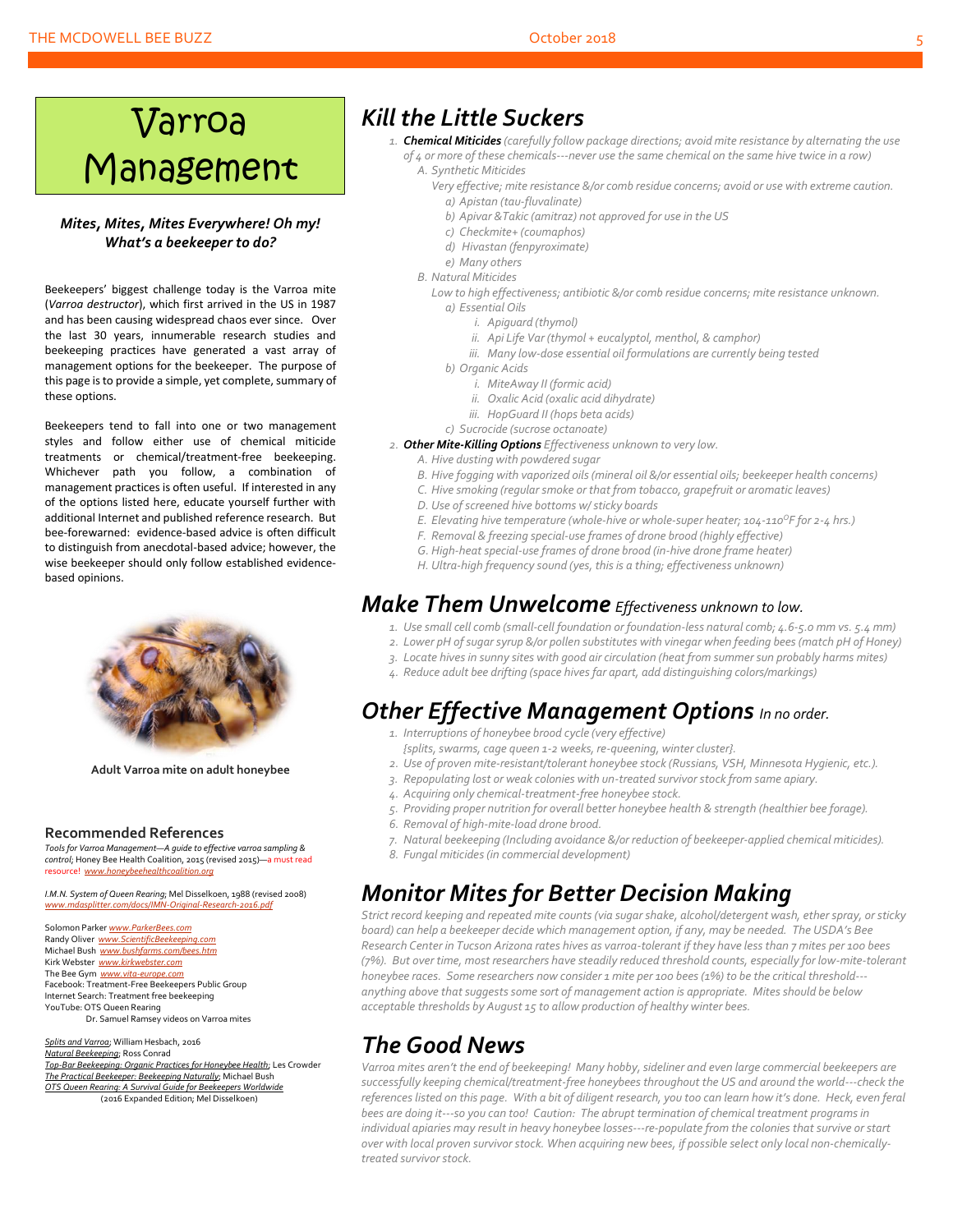## Club Committees

The McDowell Honey Bee club volunteers support local beekeepers as well as help educate the public about the importance of honeybees as critical pollinators and producers of products like honey and bees wax.

#### *Committees/Chairs*

**Executive Committee** Ed Speer [ed@sweetbetsyfarm.com](mailto:ed@sweetbetsyfarm.com) 828-724-4444 **MTCC Apiary---**Ed Speer **Carson House Apiary** Bill Hendle[y bmhendley@gmail.com](mailto:bmhendley@gmail.com) 828-460-0292 **McDowell Honey House** Adam Wright [blueold96@yahoo.com](mailto:blueold96@yahoo.com) 828-442-7817 **Community Outreach** Karen Spee[r Karen@SweetBetsyFarm.com](mailto:Karen@SweetBetsyFarm.com) 828-924-4444 **Hospitality** Lynn Bradley *sbradley@msn.com*  828-305-0323 **Golden Achievement Program (GAP)** Jill Read [flyingpita@gmail.com](mailto:flyingpita@gmail.com) 828-460-8636 **Mentoring Program** Stephanie Wild[s swilds2014@gmail.com](mailto:swilds2014@gmail.com) 828-301-3030 **Webmaster**---Karen Speer **Newsletter---**Ed Speer **Bee School 2019**---Karen Speer **Journeyman Study Group**---Karen Speer **Beekeeper Education**—Ed Speer **Nominating Committee**—Merrill Davis [cliffviewmorgans@hotmail.com](mailto:cliffviewmorgans@hotmail.com) 828-668-3153

## Treasury Report for Sep 30, 2018

#### **Treasurer---Jim Austin**

|              | July 31, 2018 | <u>S</u> |
|--------------|---------------|----------|
| Checking     | \$5,093.57    | \$       |
| Cash on hand | 160.00        |          |
| Total        | \$5,253.57    | \$       |

 *July 31, 2018 Sep 30, 2018* Checking **\$5,093.57 \$3,471.42** 165.75  $\overline{3,637.17}$ 

 Wellness Program payments in 2018 No debt or unpaid bills Current paid memberships (includes families) Lifetime members

#### **TREASURY REPORTS**

*The treasury reports will be included in each monthly newsletter but will not be presented in detail at the regular monthly meetings. The Executive Committee has oversight of the club's treasury and reviews the details at each bi-monthly EC meeting. If you have any questions or concerns about the club's treasury, you will be given an opportunity to speak at the regular monthly meetings or you may speak to an officer or director, who will then present your comments at the next EC meeting. Club members are welcome to address the directors at any Executive Committee meeting.*

#### **MTCC APIARY**

Three of the 4 hives died last summer & fall. The remaining hive is doing well. Due to unexpected herbicide use at the college, all hives were moved to the Sweet Betsy Farm apiary and will be returned to a different site at the college when they are healthy.

#### **MCDOWELL HONEY HOUSE**

The Honey House is now open! See Adam Wright to schedule use. The Honey House will soon close for the winter

#### **2019 CLUB OFFICERS & DIRECTORS**

The next club election happens at the November 8, 2018 monthly meeting. If you or someone you know is interested in serving as a club officer or director in 2019, please contact Nominating Committee chairman Merrill Davis: 828-668-3153 or [cliffviewmorgans@hotmail.com](mailto:cliffviewmorgans@hotmail.com)



#### MTCC Apiary

Honeybee hives at McDowell Technical Community College are maintained by the McDowell Honey Bees. The hives are used for education and instruction. The honey is harvested by the club and shared with the college.



#### McDowell Honey House

The McDowell Honey House is a fully equipped selfservice honey processing facility built and maintained by the McDowell Honey Bees. It is open to all club members—reservations required.





#### Community Outreach

Mountain Glory Festival (Oct 13, 2018) Presentations to schools & Community groups Agriculture Awareness Field Days (Oct 2/3, 2018)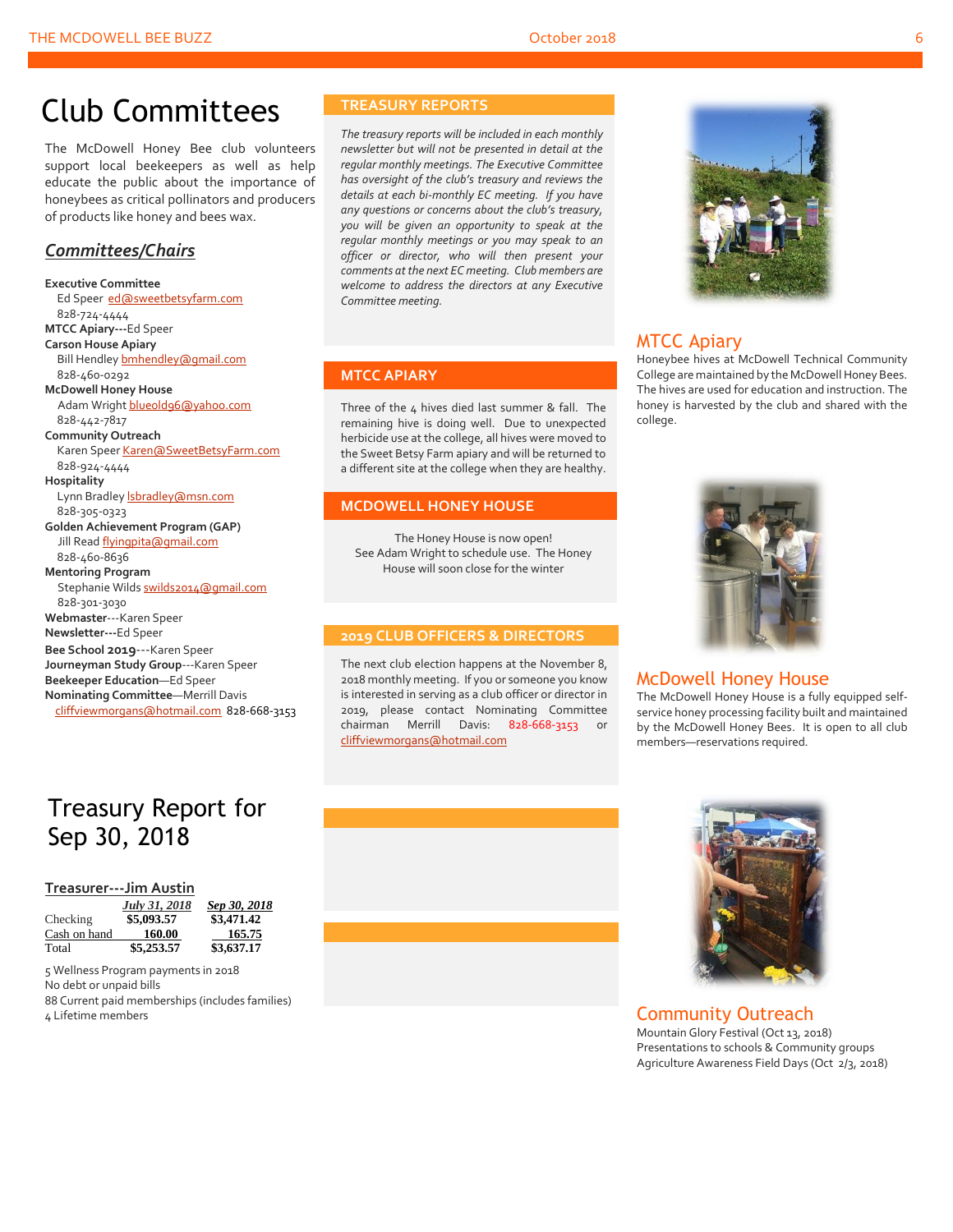## Announcements/Upcoming Events



 **NCSBA SPRING 2019 MEETING**

**March 1 & 2 2019**

Monroe, NC

Joint meeting with South Carolina Beekeepers Association (SCBA)

> **For more information:** [NC State Beekeepers Association](http://www.ncbeekeepers.org/)

#### **NEXT EXECUTIVE COMMITTEE MEETING**

*Tuesday November 6, 2018 6:30 PM* McDowell Honeybee Chapter EC meetings are held every other month 2018 EC Meetings: *Jan 9 Jul 10 Mar 6 Sep 11*

| Mar b | 9ep 11 |
|-------|--------|
| May 8 | Nov 6  |
|       |        |

All officers and directors are expected to attend. Club members are also welcome---please contact the president ahead of time if you wish to address the board or place topics on the agenda.

#### **NEXT MONTHLY CLUB MEETING**

#### *THURSDAY OCTOBER 11, 2018*

 *6:30 pm* McDowell Senior Center Marion, NC

| 2018 Monthly Club Meetings: |                |  |
|-----------------------------|----------------|--|
| Jan 11                      | $JU$ 12        |  |
| Feb 8                       | Aug 9          |  |
| Mar 8                       | Sep13          |  |
| Apr $12$                    | Oct 11         |  |
| May 10                      | Nov 8          |  |
| Jun 14                      | Dec-no meeting |  |

Door prizes at beekeeper gatherings are a strong long-standing tradition. Donations for our monthly meetings are encouraged and welcomed. Please bring your donated items to the next meeting. Here's your chance to highlight your products or handicrafts, clean out your storage locker, or simply share your bounty with fellow beekeepers!

#### **MCDOWELL COUNTY AG AWARENESS DAYS**

#### **October 2 & 3, 2018**

This annual event is sponsored by the McDowell County Extension, the McDowell Cattlemen's Association, The McDowell Honeybee Association, & the McDowell Agriculture Trust. All  $4<sup>th</sup>$  graders in the county (500) spend a day at the county Agriculture Barn learning firsthand about agriculture, livestock, and beekeeping. Our club Honey House will be open with a live observation hive between 9:45 am & 1:30 pm both days. If you would like to help, please feel free to come by and meet some great kids! For more info: contact[: Ed@SweetBetsyFarm.com](mailto:Ed@SweetBetsyFarm.com) or 828-724-4444.

#### **BEST TASTING HONEY COMPETITIONS**

**The McDowell Honeybees hosts two Best Tasting Honey in McDowell County competitions every year!**

#### **Spring Honey (June) Summer Honey (September)**

Plan to enter your honey in 2019! The top 3 winning honeys are sent to Texas A&M University for pollen analyses, paid for by the club!

#### **NCSBA FALL TESTING (MASTER BEEKEEPER PROGRAM)**

**The Master Beekeeper Program of the North Carolina State Beekeepers Association is offering Fall Testing for written exams (all levels) and the Journeyman practical exam on October 27, 2018 from 9:00am – noon at the Alamance County Center 209 N. Graham-Hopedale Rd, Burlington, NC. Contact [mbp@ncbeekeepers.org](mailto:mbp@ncbeekeepers.org) to register.**

#### **NCSBA SOURWOOD INITIATIVE**

The McDowell Bee club has submitted 10 sourwood samples from different local beekeepers to the NCSBA for special nuclear magnetic resonating (NMR) testing by a lab in Germany. The samples are now at the lab and results should soon be available. This is the initial testing to establish the world's first fingerprint chemical standards for Sourwood honey! We are extremely excited to be a part of this program!

#### **MOUNTAIN GLORY FESTIVAL 2018**

#### **October 13, 2018 Marion, NC**

As usual, the McDowell Honeybee club will host an information booth with a live observation hive and local honey for sale! Contact Sharron Fairchild if you can help- [sbfairchild@yahoo.com,](mailto:sbfairchild@yahoo.com) or 828-652-9478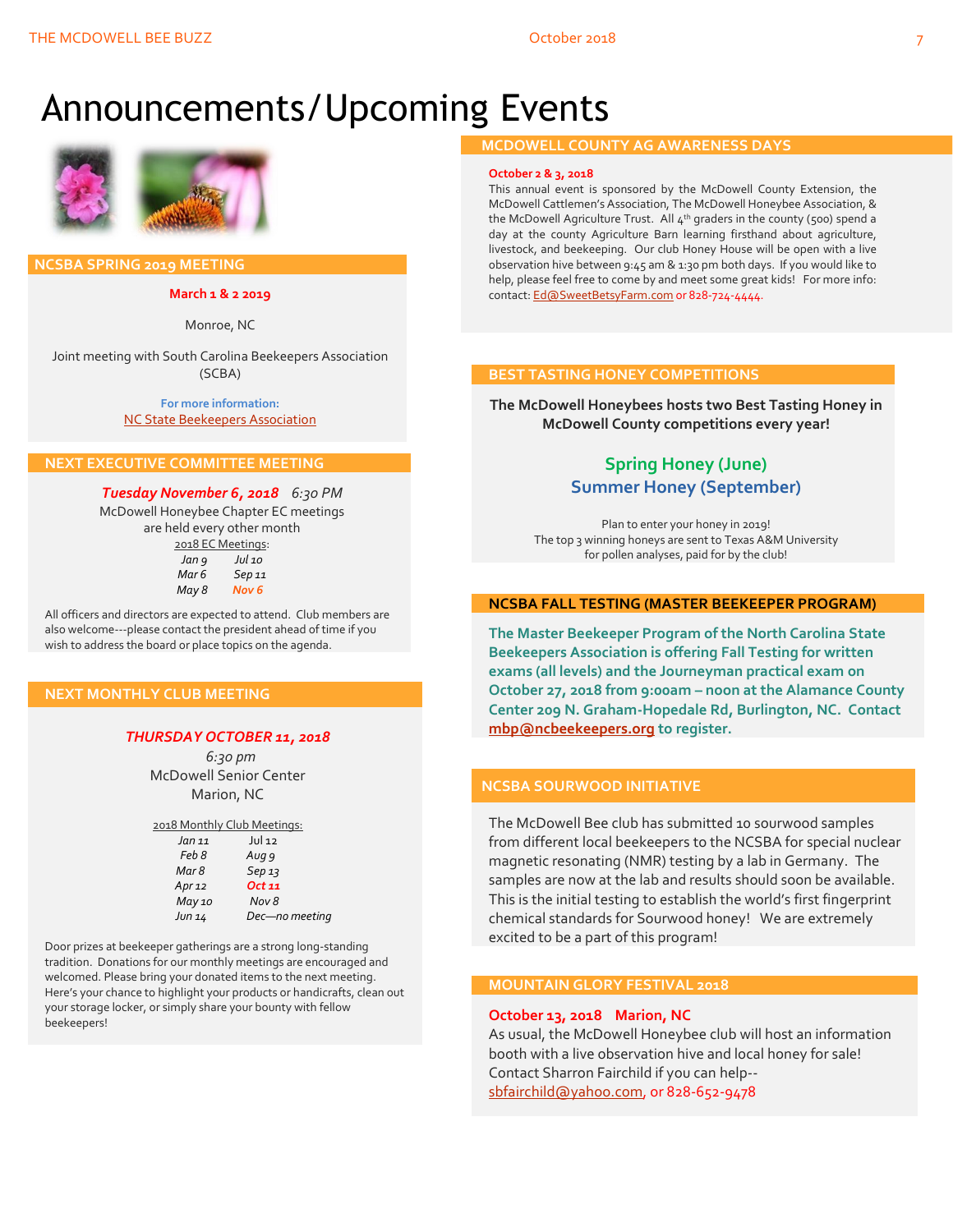## Beekeepers

A world of easily-accessible beekeeping information awaits you! Check out the following online, magazine, book, catalog, and workshop sources for the answers to all your beekeeping questions.

#### Never stop learning!

**MONTHLY BEEKEEPING MAGAZINES**

[American Bee Journal](http://www.americanbeejournal.com/)

[Bee Culture](http://www.beeculture.com/)

#### **GENERAL BEEKEEPING INFO**

Randy Oliver's [Scientific Beekeeping](http://scientificbeekeeping.com/)

[Free Beginner's DVD](http://www.worldofbeekeeping.com/free-kit/)

[YouTube Beekeeping Videos](https://www.youtube.com/results?search_query=beekeeping) Choose from 100's[---Search any topic](https://www.youtube.com/results?search_query=beekeeping)

[Michael Bush's Practical Beek](http://www.bushfarms.com/bees.htm)eeper

[The Different Types of Honey Bees](https://www.cals.ncsu.edu/entomology/apiculture/pdfs/1.12%20copy.pdf)

[Removing Feral Bees](http://www.ces.ncsu.edu/depts/ent/notes/Urban/bees-faq.htm)

[Free Classic Historical eBooks](http://www.apiculture-populaire.com/) including Langstroth 1853!!

#### **PLANTING FOR BEES**

[Garden Plants for Honey Bees](http://www.wicwas.com/Garden_Plants_for_Honey_Bees) [Sensible Gardening](http://sensiblegardening.com/busy-busy-bees/) [Xerces Society](http://www.xerces.org/pollinator-conservation/gardens/) [Native NC Pollinator Friendly Plants](http://wncbees.org/wp-content/uploads/2014/07/Recommended-Polliinator-Friendly-Plant-List-for-Greater-Asheville-NC-with-Nurseries.pdf) [Honey Plants of NC](http://wncbees.org/wp-content/uploads/2014/08/Honey-Plants-of-North-Carolina-NCSU-1.04.pdf)

[Flowering Season WNC Plants](http://wncbees.org/wp-content/uploads/2014/07/Typical-Flowering-Seasons-for-Western-North-Carolina-Honey-and-Pollen-Sources-Edd-Buchanan-John-Mundy-Chris-Mathis.pdf)

[Painters Greenhouse](http://www.paintersgreenhouse.com/)

#### **WORKSHOPS/CLASSES**

[Spikenard Farm Honeybee Sanctuary Workshops](http://spikenardfarm.org/)

[NC Cooperative Extension Online Courses for Beginner &](https://entomology.ces.ncsu.edu/apiculture/bees/) Advanced Beekeepers

#### **HONEY BEES WORK HARD**

How much honey does a single worker bee produce during her lifetime? *1/12 teaspoon!*

How many honeybees does it take to make 1 lb. of honey? **800 honeybees working for 2 weeks! Or 11,000 honeybees working for 1 day!**

How long would a single worker bee have to live forging every day to produce 1 lb. of honey?

**29.5 years!**

How far do honey bees fly to produce 1 lb. of honey? *55,000 miles! That s 2.2 times the distance around the earth!*

How many flower visits does it take to produce 1 lb. of honey? *2 million!*

#### **NORTH CAROLINA BEEKEEPING NEWS**

[NC State Beekeepers Association](http://www.ncbeekeepers.org/)

[North Carolina Department of](http://www.ncbeekeepers.org/resources/apiary-inspection-program)  [Agriculture and Consumer Services,](http://www.ncbeekeepers.org/resources/apiary-inspection-program)  [Apiary Inspection](http://www.ncbeekeepers.org/resources/apiary-inspection-program)

[North Carolina State University](http://entomology.ncsu.edu/apiculture)  [Apiculture Program](http://entomology.ncsu.edu/apiculture)

[North Carolina Honey Standard](http://www.ncbeekeepers.org/honey/nc-honey-standard)

[Africanized Honey Bees in NC](http://wncbees.org/wp-content/uploads/2014/08/AHBs-Some-questions-and-answers-NCSU-1.03.pdf)

#### **COMMERCIAL HONEYBEE SUPPLIERS**

[Beech Mountain Beekeeping](http://beechmountainbeesupply.com/store/cart.php) **[BetterBee](http://www.betterbee.com/)** [Brushy Mountain](http://www.brushymountainbeefarm.com/) [Dadant](https://www.dadant.com/) [Hwy 226 Bee Supply](http://hwy226beesupplies.com/) [Kelley Beekeeping](https://www.kelleybees.com/) [Mann Lake](http://www.mannlakeltd.com/) [Miller Bee Supply](http://millerbeesupply.com/catalog/) [Orr Bee Supply](http://www.orrbeesupply.com/) Reel's Bee Supply (828) 738-3939 Revis [Russian Apiaries](http://revisrussians.com/) [Wild Mountain Bees](http://www.wildmountainbees.com/)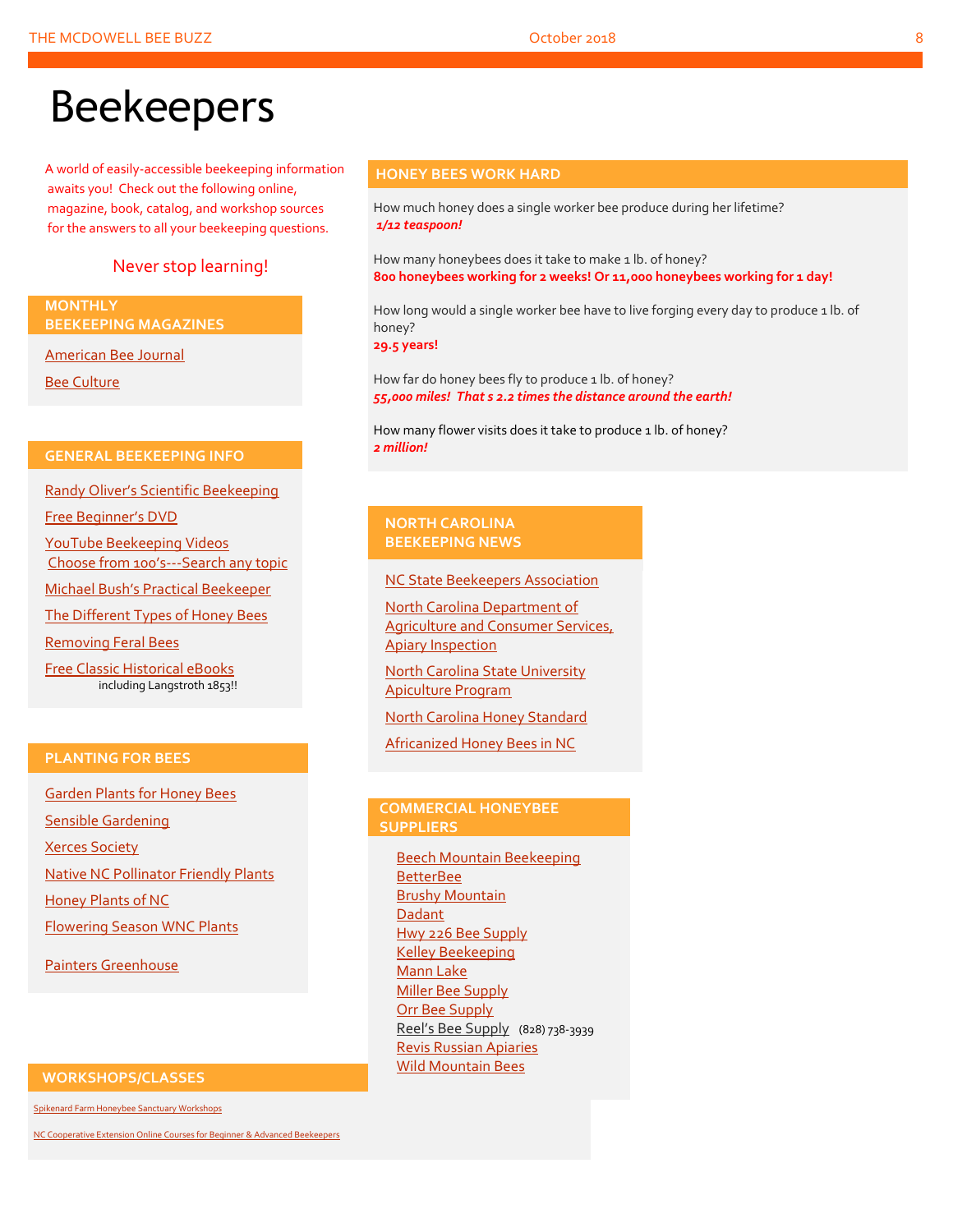## Friends of Honeybees

The world of beekeeping can be both fascinating and confusing. Your local beekeeping club is here to help.

#### <span id="page-8-0"></span>**SWARM OF BEES? WHO YOU GONN'A CALL?**

Have you seen a swarm of honeybees? Don't panic—they aren't aggressive. Just call a beekeeper in your area; they may be able to help.

#### *Marion*

 Adam Wright 828-442-7817 Harold Arrowood 828-659-2921 *Glenwood* Ed Speer 828-724-4444 Wayne Holland 828-659-4161 *Pleasant Gardens* Bill Hendley 828-460-0292 **Greenlee**  Doug Mikell 828-896-5755 Bruce Clifton 828-925-0646 *Nebo* Ricky Styles 828-652-0184 or 803-3887 *Old Fort* Lonnie Bewernitz 828-280-3784 James McGinnis 828-668-4232 Darren Orr 828-581-4494 Don Miller 828-668-0154 Little Switzerland Mitch Hughes 828-756-7294 McDowell County Chuck Wilson 828-803-9089

#### **DOES HONEY GO BAD?**

Normally---no. Some honeys stay fresh for thousands of years. Most honey will eventually crystallize, but crystallization is not spoilage---just a change in physical state. Honey is naturally anti-microbial and kills most bacteria, fungus, and viruses. Honey is antiseptic and is often used to heal infected wounds.

However, the water naturally contained in honey may separate out during crystallization. Mold and/or alcohol can then develop in the expelled water and cause spoilage. Fermented honey will smell and taste like alcohol.

Yeast in the air is the culprit--to prevent crystallization and possible spoilage, store honey in full, air-tight containers at room temperature.

#### **WHAT SHOULD I DO WITH CRYSTALLIZED HONEY?**

1) Eat it like spreadable paste. It has probably not spoiled. Many cultures around the world prefer crystallized rather than liquid honey--- Yes, they wait for honey to crystallize before eating it! Creaming crystallized honey by periodically stirring makes a smooth, delicious spread. Use like butter on toast, biscuits or muffins.

2) Return it to liquid with low heat applied over a long time. Set bottle of crystallized honey on dashboard of car parked in the sun---works in a few hours (summer) to a few days (winter). OK, doesn't work in really cold weather, but you should avoid heating honey in a microwave or in a boiling-water bath on a stovetop because that much high heat kills beneficial bacteria and enzymes.

Storing honey in the refrigerator can hasten crystallization! Storing in dry, roomtemperature dark kitchen cabinet can slow the crystallization process.

## **Recipe of the Month**

 **HONEY SPICED CIDER**

#### Fro[m www.SweetBetsyFarm.](http://www.sweetbetsyfarm.com/)*com*

#### *Ingredients*

2 quarts of apple cider Peel from 1 large or 2 medium oranges 1 tablespoon ground cinnamon or 4 cinnamon sticks

1 tsp ground cloves or 1 tablespoon whole cloves

¼ cup raw honey

#### *Directions*

- 1. Peel oranges taking only the orange part of the peel---you do not want any of the white as it will make the cider bitter.
- 2. Mix all ingredients in a saucepan and heat.
- 3. Simmer 10-15 minutes, stirring occasionally.
- 4. Adjust sweetness by adding more honey if desired.
- 5. Serve hot.

Cold weather is coming---be ready with this tasty hot apple cider!

> Submit your favorite honey recipe for the next newsletter

> > *Ed@SweetBetsyFarm.com*

#### **BEE STING EMERGENCY?**

#### **CALL 911**

#### **GENERAL QUESTIONS?**

call Allergy Partners of WNC (828) 255-3749

Allergy Partners of WNC--Marion 136 Creekview Court Marion, NC 28752 (828) 652-6454 Dr. Leigh Anne Schwietz Mondays 9am-5:30pm Tuesdays 8am-11:30pm, 1pm-4:30 pm

#### *NORMAL VS. DANGEROUS REACTIONS TO INSECT STINGS* What's the difference? Check these websites:

#### [WebMD](http://www.webmd.com/allergies/guide/insect-stings)

[American Academy Allergy Asthma](http://www.aaaai.org/conditions-and-treatments/library/allergy-library/stinging-insect-allergy.aspx) [MedicineNet.com](http://www.medicinenet.com/insect_sting_allergies/article.htm)

[MedicineNet.com](http://www.medicinenet.com/insect_sting_allergies/article.htm)

**[NC State University](http://wncbees.org/wp-content/uploads/2014/08/Allergy-to-Insect-Stings-NCSU-1.09.pdf)** 

[B. Marterre, MD](http://wncbees.org/wp-content/uploads/2014/08/Bee-Stings-Immunology-Allergy-and-Treatment-Marterre.pdf)

#### **MCDOWELL COUNTY HONEY TRAIL**

### **Looking for Local Honey or something fun to do in McDowell County?**

*Visit an active bee farm & find local honey for sale*

[www.McDowellCountyHoneyTrail.org](http://www.mcdowellcountyhoneytrail.org/)

#### **BEE JOKE OF THE MONTH**

Where do bees keep their money? *(Find answer on last page)*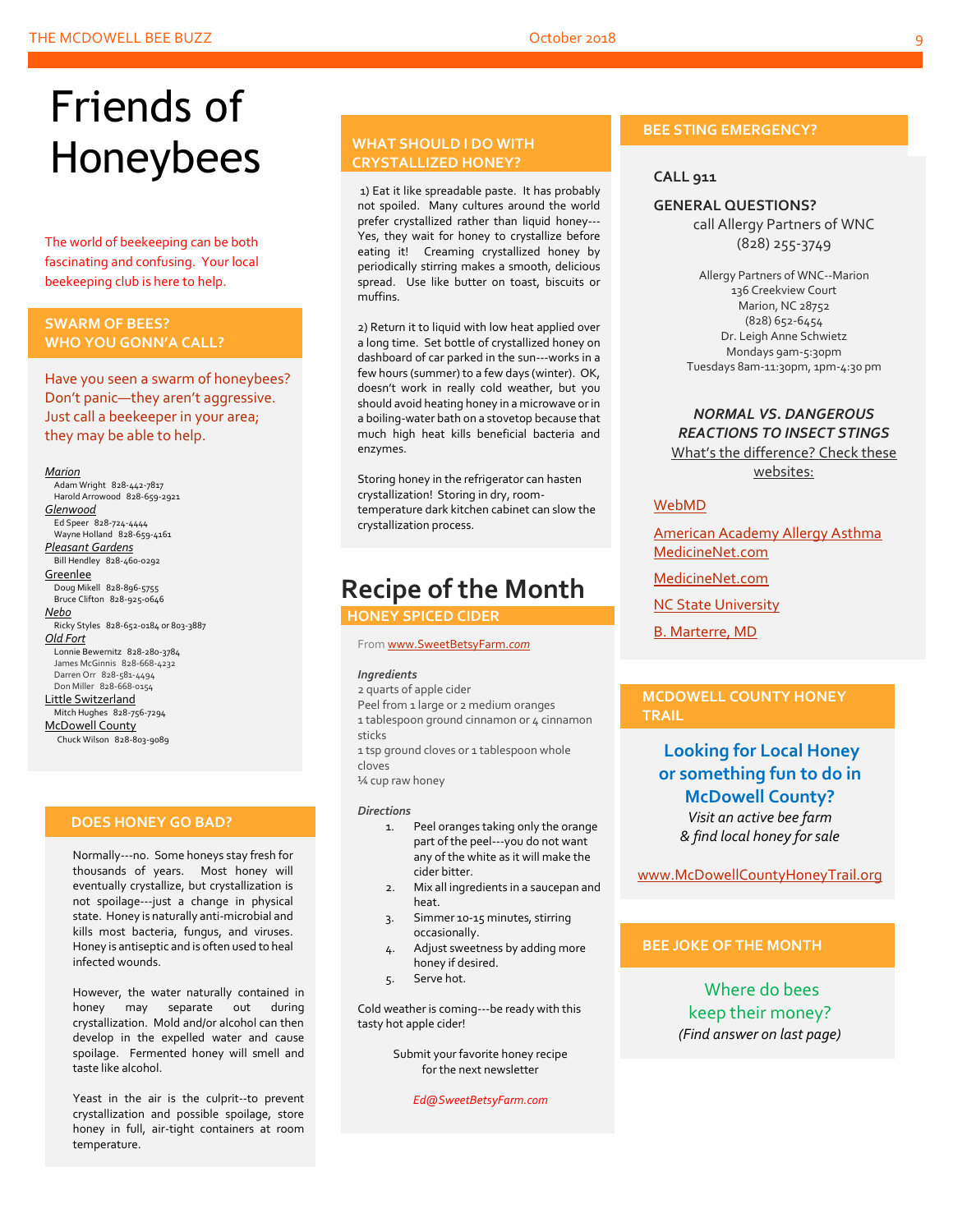**McDowell Honey Bees**

## **FREE!**

## **Classified Ads**

Have something to sell, trade, or give away? Here's your chance to advertise FREE in our monthly newsletter! Choose one of the listed categories and submit your listing (40 words or less) to the editor: Ed Speer [Ed@SweetBetsyFarm.com](mailto:Ed@SweetBetsyFarm.com)

You must be a paid member of McDowell Honeybees (or a supporter of the club) to make a listing—but you can make as many listings as you like. Need other categories---just let the editor know. Your listing will continue every month until you inform the editor to remove it. Describe your item and give your phone number, address, and/or email so interested parties can contact you directly. Listings are subject to editor approval; editor not responsible for accuracy or validity of listings.

If your classified ad was successful, please consider making a donation to our monthly meeting refreshment fund.

#### **LOCAL HONEY FOR SALE**

*Honey House at Sweet Betsy Farm. (Fri & Sat 10-5, May-Dec, other times by appointment), 3947 Mudcut Rd Glenwood. Chemical-free Beekeeping. (828) 724- 4444. [Karen@SweetBetsyFarm.com](mailto:Karen@SweetBetsyFarm.com) www.SweetBetsyFarm.com*

*HoneyBird Farms. Sugar Hill. (828) 738- 859[3 jessem04@hotmail.com](mailto:jessem04@hotmail.com)*

*Mikell's Farm Honey—uses Organic Beekeeping Practices (828) 668-0103. Old Fort[. www.Mikellsfarmhoney.com](http://www.mikellsfarmhoney.com/) Facebook: [www.facebook.com/mikellsfarmhoney](http://www.facebook.com/mikellsfarmhoney)*

*Ray Revis. (828) 652-3524. Marion. [www.RevisRussians.com](http://www.revisrussians.com/)*

*Charles Revis. Old Fort. (828) 925-1430. [revisjs@gmail.com](mailto:revisjs@gmail.com)*

*Orr Bee Supply. 323 Morris Hollow Rd, Old Fort. (828) 581-4494. [OrrBeeSupply@live.com](mailto:OrrBeeSupply@live.com)*

*Bill Hendley. Pleasant Gardens.* (828) 460-0292[. bmhendley@gmail.com](mailto:bmhendley@gmail.com)

*Wayne Holland. Glenwood.* (828) 659- 4161[. Wayneholland57@yahoo.com](mailto:Wayneholland57@yahoo.com)

*Magic Creek Farm. Marion. (843) 421- 6852.* [Jimaustin66@gmail.com](mailto:Jimaustin66@gmail.com)

#### **OTHER HIVE PRODUCTS FOR SALE**

**Beeswax—***Honey House at Sweet Betsy Farm. (Fri & Sat 10-5, May-Dec, other times by appointment) 3947 Mudcut Rd Glenwood. (828) 724-4444. [Karen@SweetBetsyFarm.com](mailto:Karen@SweetBetsyFarm.com) www.SweetBetsyFarm.com*

#### **HONEYBEES FOR SALE**

**Russian Honeybees—***Nucs & queens. Revis Russian Apiaries. (828) 652-3524. PO Box 2520 Marion, NC 28752. [www.RevisRussians.com](http://www.revisrussians.com/)*

**Russian Honeybees—***Nucs & queens. Charles Revis. (828) 925-1430. [revisjs@gmail.com](mailto:revisjs@gmail.com)*

**Superior North Carolina-raised packaged bees and overwintered 5-frame nucs; also queens---***Orr Bee Supply. 323 Morris Hollow Rd, Old Fort. (828) 581- 4494. [OrrBeeSupply@live.com](mailto:OrrBeeSupply@live.com) www.orrbeesupply.com*

**Italian Honeybees---***Nucs. Hwy 226 Bee Supply. 13133 NC 226 South. Union Mills. (828) 652-1263. [www.Hwy226BeeSupplies.com](http://www.hwy226beesupplies.com/)*

#### **FARM PRODUCTS FOR SALE**

**Free-Range Eggs—***Honey House at Sweet Betsy Farm. (Fri & Sat 10-5, May-Dec, other times by appointment) 3947 Mudcut Rd Glenwood. (828) 724-4444. [Karen@SweetBetsyFarm.com](mailto:Karen@SweetBetsyFarm.com) www.SweetBetsyFarm.com*

#### **HANDMADE CRAFTS FOR SALE**

**Lip Balm, Soap, Earrings, Wax Ornaments—***Honey House at Sweet Betsy Farm. (Fri & Sat 10-5, May-Dec, other times by appointment) 3947 Mudcut Rd Glenwood. (828) 724-4444. [Karen@SweetBetsyFarm.com](mailto:Karen@SweetBetsyFarm.com) [www.SweetBetsyFarm.com](http://www.sweetbetsyfarm.com/)*

**Lip Balm, Soap, Salves, Butters, Balms, etc---All Natural and Organic Ingredients with Essential Oils- --***Mikell's Farm Honey. (828) 668-0103. Old Fort. [www.Mikellsfarmhoney.com](http://www.mikellsfarmhoney.com/) Facebook[: www.facebook.com/Bee-Naturally-by-](http://www.facebook.com/Bee-Naturally-by-Sharry-of-Mikells-Farm-1595338734026320/)[Sharry-of-Mikells-Farm-1595338734026320/](http://www.facebook.com/Bee-Naturally-by-Sharry-of-Mikells-Farm-1595338734026320/) Facebook: [www.facebook.com/mikellsfarmhoney](http://www.facebook.com/mikellsfarmhoney)*

**Lip Balm, Soap, Body Creams, Beard Balm---** *HoneyBird Farms. Sugar Hill. (828) 738-859[3 jessem04@hotmail.com](mailto:jessem04@hotmail.com)*

**Handcrafted Soaps, Body Scrubs, Bath Soaks & More!**

*Forever Found Farm, Glenwood (828) 738-9989 [ForeverFundFarm@gmail.com](mailto:ForeverFundFarm@gmail.com) [www.etsy.com/shop/ForeverFoundFarm](http://www.etsy.com/shop/ForeverFoundFarm)*

#### **BEE-FRIENDLY PLANTS**

*Bee-Friendly Plants, Including Natives---Painters Greenhouse Nursery 734 Roy Moore Rd, Old Fort, NC* 

*[www.paintersgreenhouse.com](http://www.paintersgreenhouse.com/) (828) 668-7225 [Paintersgreenhouse1@gmail.com](mailto:Paintersgreenhouse1@gmail.com)*

#### **ITEMS FOR TRADE/BARTER**

**Bees for Trees---***Will trade six (6) potted Sourwood trees (3'-5') for an established Honeybee colony, preferably Russians or some other hygienic race. Lonnie & Barb Bewernitz, Hugging Tree Farm. Old Fort, NC (828) 668-9660 [LonnieB@LonniebCPA.com](mailto:LonnieB@LonniebCPA.com)*

#### **BEEKEEPING SUPPLIES FOR SALE**

**Custom-made Wooden Ware and Beekeeping Supplies. Also Extractors (hand crank or motorized)---***Orr Bee Supply. 323 Morris Hollow Rd, Old Fort. (828) 581-4494. [OrrBeeSupply@live.com](mailto:OrrBeeSupply@live.com) [www.orrbeesupply.com](file:///K:/McDowell%20Honeybees/2016/2016%20Newsletters/May%202016%20Newsletter/www.orrbeesupply.com)*

**Custom-made Wooden Ware---***Reel Bee Supply. Sugar Hill. (828) 738-3939.*

*Hive Frames, Small, Wood, new, no foundation, 10 total---Jim Austin, Magic Creek Farm, Marion (843) 421-6852.*

**Complete Beekeeping Supplies---***Hwy 226 Bee Supply. 13133 NC 226 South. Union Mills. (828) 652- 1263[. www.Hwy226BeeSupplies.com](http://www.hwy226beesupplies.com/)*

#### **USED BEEKEEPING ITEMS FOR SALE**

**Complete Hives/Hive Components**---*Used in our personal bee yard, cleaned, refurbished, ready to use. Orr Bee Supply. 323 Morris Hollow Rd, Old Fort. (828) 581-4494. [OrrBeeSupply@live.com](mailto:OrrBeeSupply@live.com) [www.orrbeesupply.com](file:///K:/McDowell%20Honeybees/2016/2016%20Newsletters/May%202016%20Newsletter/www.orrbeesupply.com)*

#### **HONEY STICKS FOR SALE**

**Flavored Honey Sticks**---\$*16.50/ 100 honey sticks. Chocolate, Sour Apple, Caramel, Ginger, Mango, Root Beer, Pink Lemonade, Sour Strawberry & Sour Cherry. Honey House at Sweet Betsy Farm (Fri & Sat 10-5, May-Dec, other times by appointment) 3947 Mudcut Rd Glenwood. (828) 724-4444. [Karen@SweetBetsyFarm.com](mailto:Karen@SweetBetsyFarm.com) www.SweetBetsyFarm.com*

**BROWN MOUNTAIN LIGHTS BOOK**

*The Brown Mountain Lights--History, Science, and Human Nature explain an Appalachian Mystery* by Ed Speer 2017

Three years of research 250-page book signed by author \$35 [Ed@SweetBetsyFarm.com](mailto:Ed@SweetBetsyFarm.com) 828-724-4444